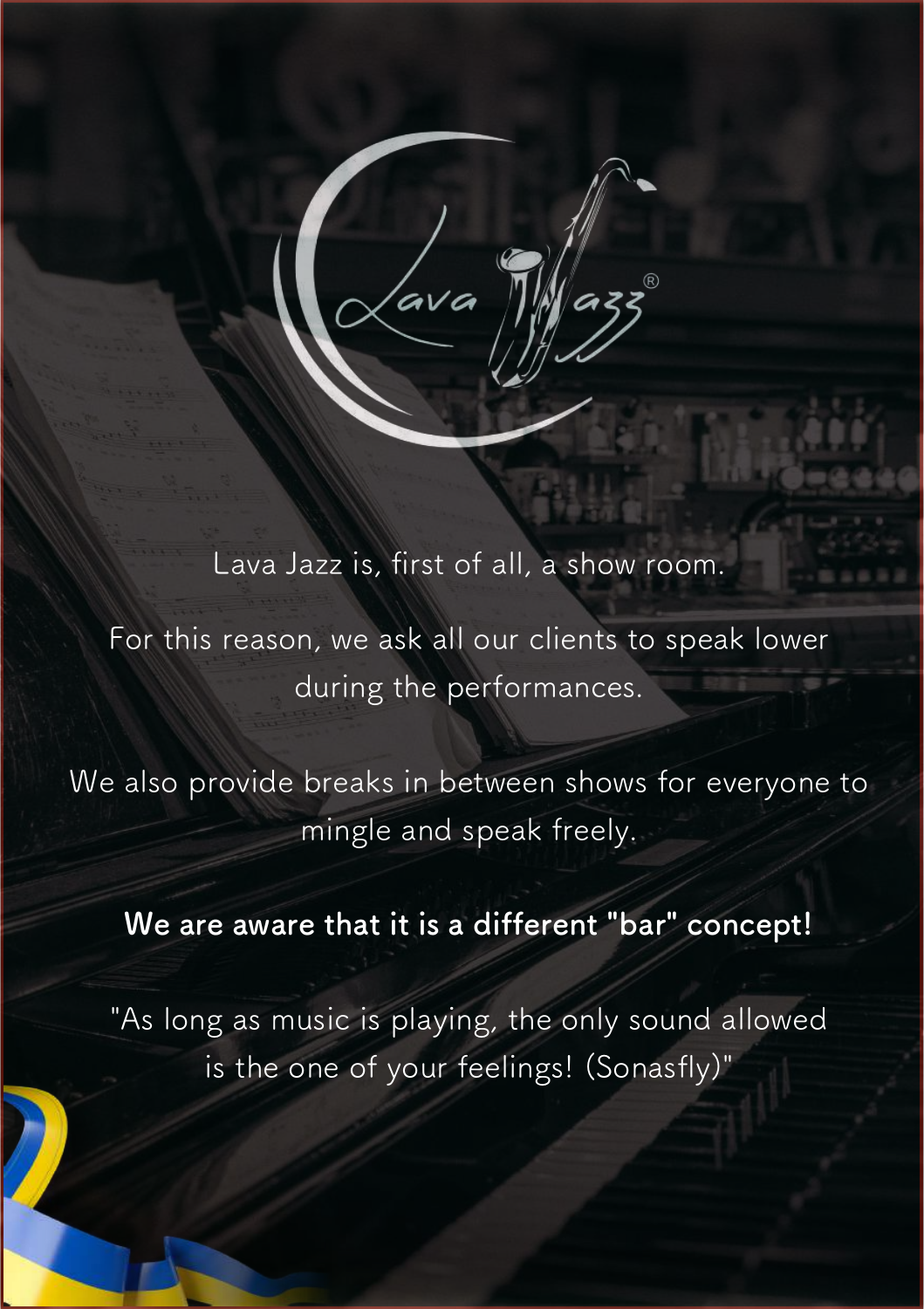# RESTRICTIONS ON SALE AND CONSUMPTION OF ALCOHOLIC BEVERAGES

#### "PUBLIC PLACES OR PLACES OPEN TO THE PUBLIC:

It is forbidden to make available, provide or sell in public places and in places open to the public, regardless of commercial purposes, alcoholic beverages:

a) Minors;

b) Anyone who is known to be drunk or appears to have a psychic abnormality.

The persons referred to in the previous paragraph are prohibited from drinking alcoholic beverages in places open to the public and in public places, namely on public roads.

Regional Legislative Decree no. 10/2018 / A, of 28 August

The full regulatory notice, is available at the entrance of the house and inside the bar.

Any questions, we are happy to help.

www.lavajazz.com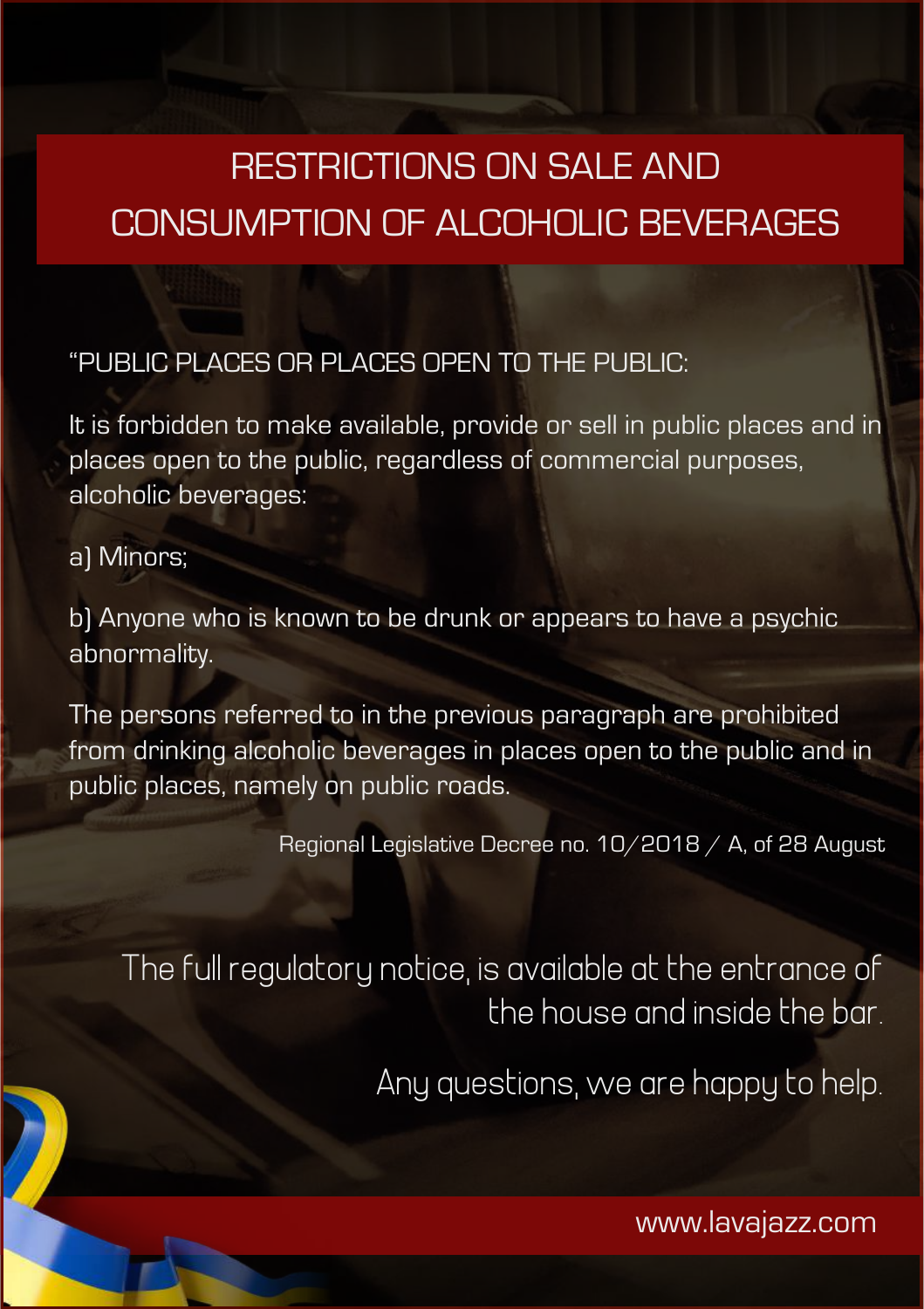

*" "*

D M

### **Finger Liks**

Peanut with salt *2,00€* Sets with salt *2,00€* Cashew with salt *2,50€*

# **With your hands!**

Tender dough pastries with non-meat ( **s c c c** ) and yogurt dip ( **M** ) *Non-chicken nuggets (S) with barbecue dip (*  $\bm{\cdot}$   $\bm{\cdot}$  **)** Wannabe "chamuça" *5,00€ (2 unit)* Vegan Snack *6,00€ (5 unit)*

### **To share**

 $10.00 \text{E}$  M *With local grape jam and toast (*  $\circ$   $\circ$   $\circ$  *)* Oven cheese

*With local pineapple jam and toast (*  $\bullet$   $\bullet$   $\bullet$  *)* M Azorean Cheese Plater *12,50€*

# **Devilish Pleasures**

Brownie 3,80€ GEM





















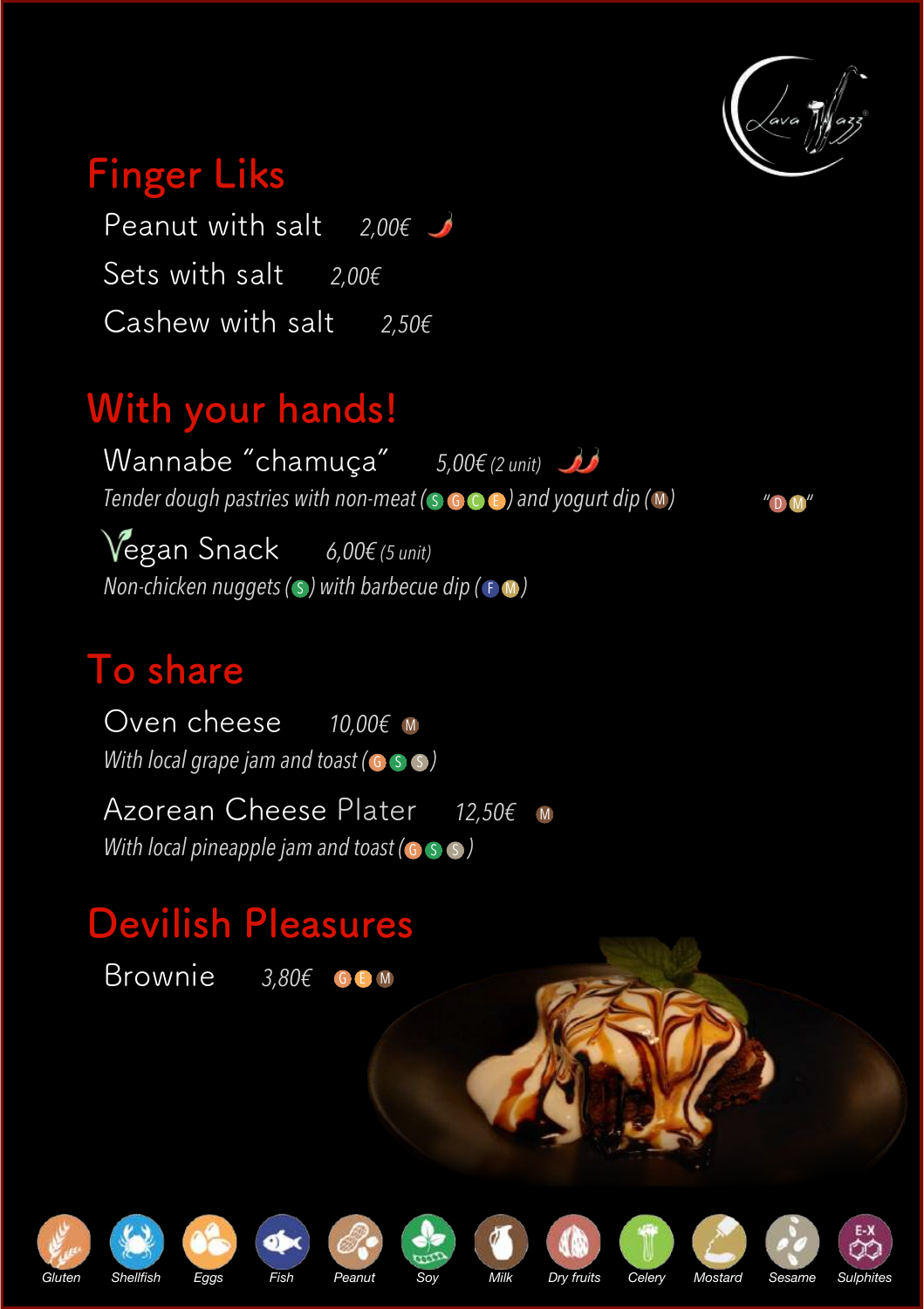

### **Cafetaria**

Coffe/Decaff *1,00€* Irish Coffee *9,00€* Mexican Coffee *9,00€* Caribbean Coffee *9,00€*

# **Water, Juice and Soft Drinks**

Water *2,00€* Sparkling water *2,50€* Tonic water *4,00€* Juices/Soft drinks *3,00€* Ginger Ale *4,00€* Ginger Beer *4,00€* Revo *(energy drink) 4,00€*

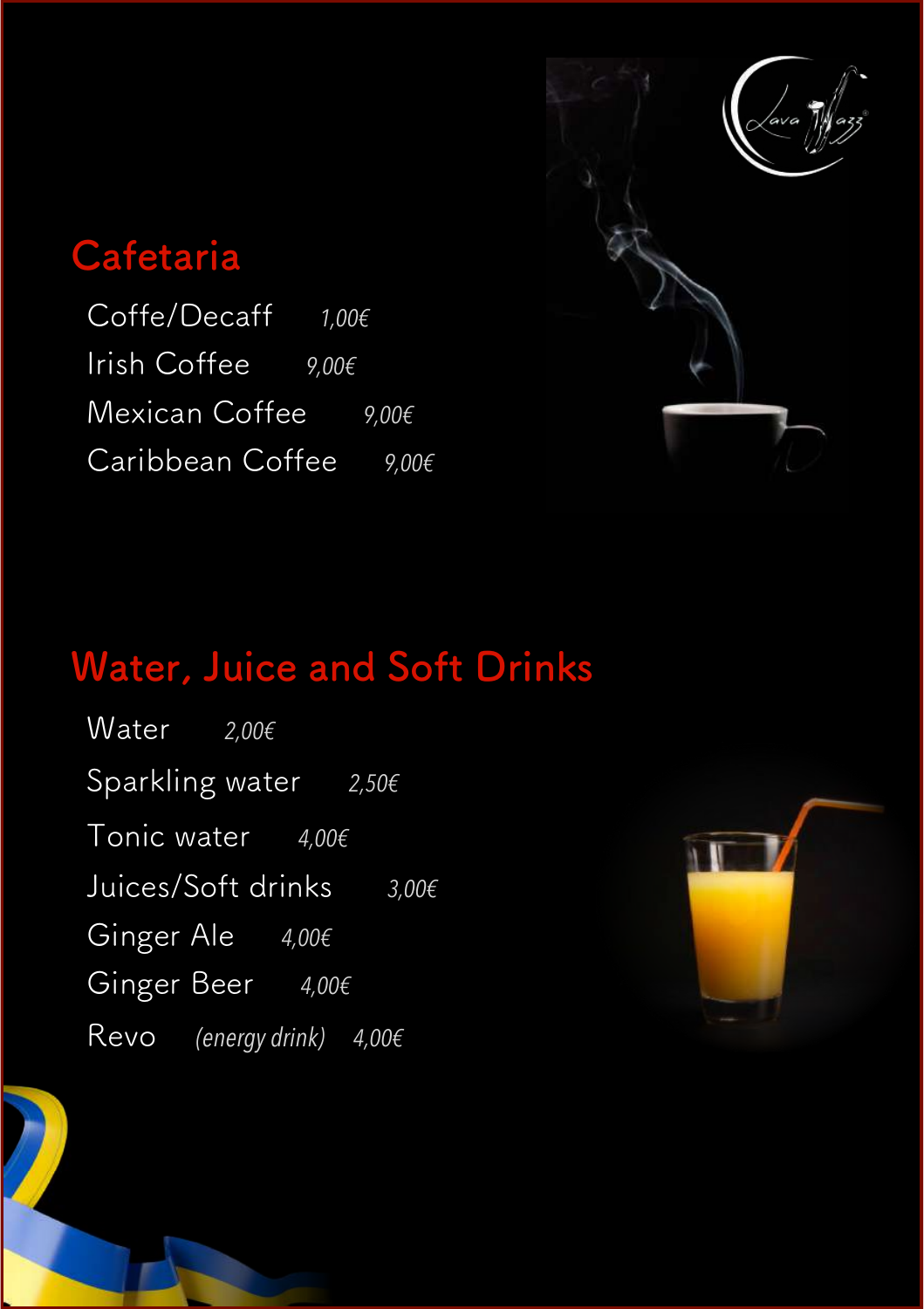### **Beer**

 Especial *(bottle 33 cl) 2,50€* Especial Munich *(bottle 33 cl) 2,50€* Especial 125 *(bottle, craft beer 33 cl) 6,00€*



Estrella Damm *(Barcelona)*

Blond Tulip *(33 cl) 3,00€ (limited to existing stock)* 

### Super Bock *(Porto - Portugal)*

Blond Tulip *(33 cl) 3,50€* Blond Mug *(50 cl) 5,00€* Stout *(33 cl) 4,00€* Stout Mug *(50 cl) 6,00€* Craft beer *(33 cl - ask for help) 6,00€* Especial *(bottle 33)*<br>
Especial Munich<br>
Estrella Damm *(Barcele Blond Tulip (33d) 3*<br>
Super Bock *(Potto - Port Blond Tulip (33d) 3*<br>
Blond Tulip *(33d) 3*<br>
Blond Mug *(50d) 5,0*<br>
Stout *(33d) 4,006*<br>
Stout *Mug (50d) 6,0* 

Beer board *7,50€ (Have a taste of all 4 Super Bock beers with cheese)*

Azorean Beer board *6,50€ (Have a taste of all 3 local beers)* 

#### **Cidra**

Somersby *(apple) 5,00€*

Flute *4,00€* Bottle *20,00€*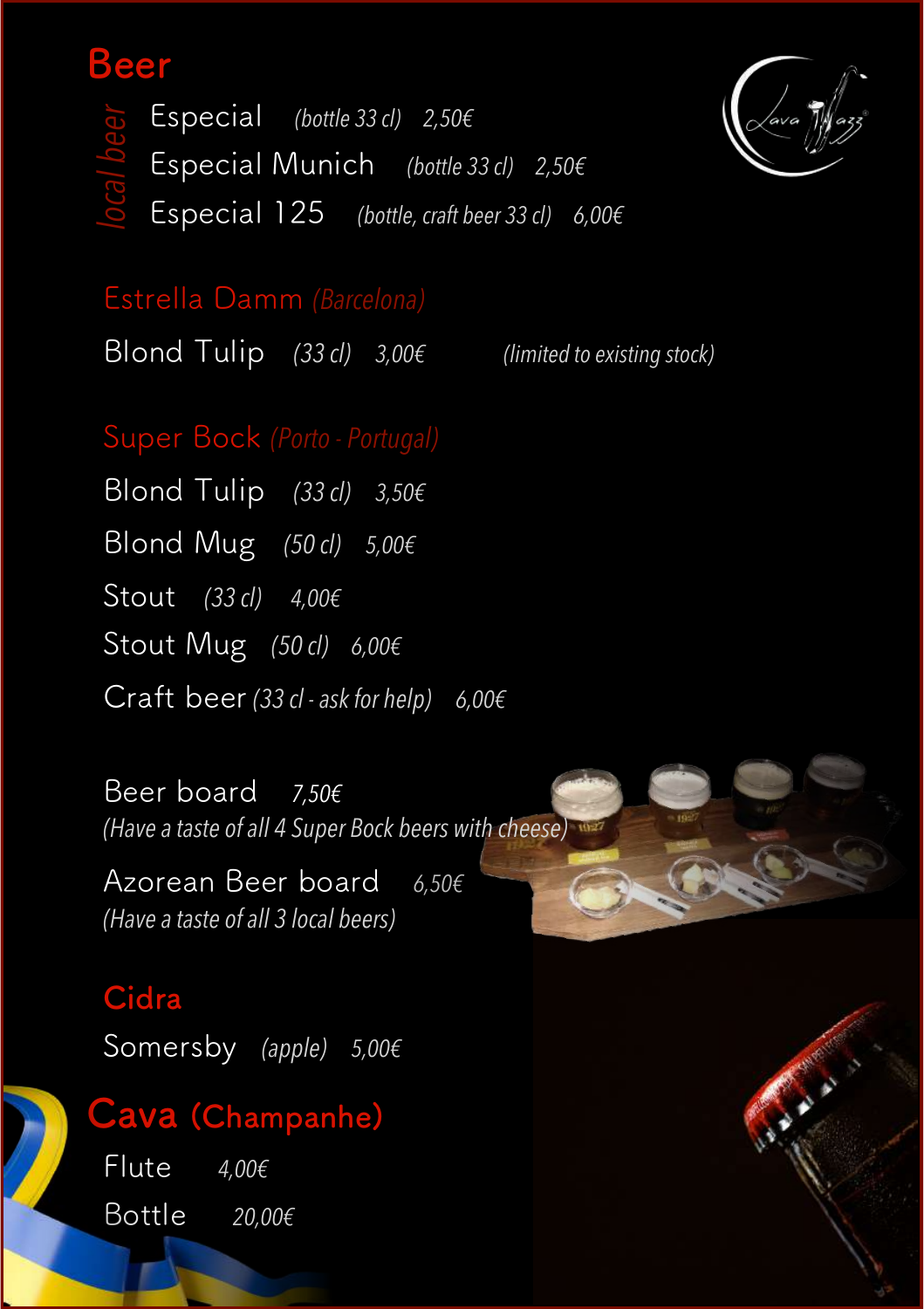# **Wines**

### **Glass**

Burmester (Red/White) *5,00€* Herdade do Rocim (Red/White) *5,00€*

### **Bottle** (Red/White)

Herdade do Rocim (Alentejo) *25,00€* Burmester (Douro) *20,00€*

# **Liqueurs and Appetizers \***

Pineapple liqueur *(10 cl - Local Liqueur) 7,50€* Drambuie *6,00€* Baileys *4,00€* Passion fruit / Blackberry *(Local Liqueur) 4,00€* Beirão *4,00€* Frangélico *4,00€* Kahlúa *4,00€* Cointreau *5,00€* Port Wine *(White) 4,00€* Port Wine *(Jockey Club) 4,00€* Port Wine *(LBV) 5,00€* Port Wine *(20 anos) 6,00€* Lajido *(Medium dry , 7,5cl - Pico Island appetizer) 7,50€*



All liqueurs are served chilled, with or without ice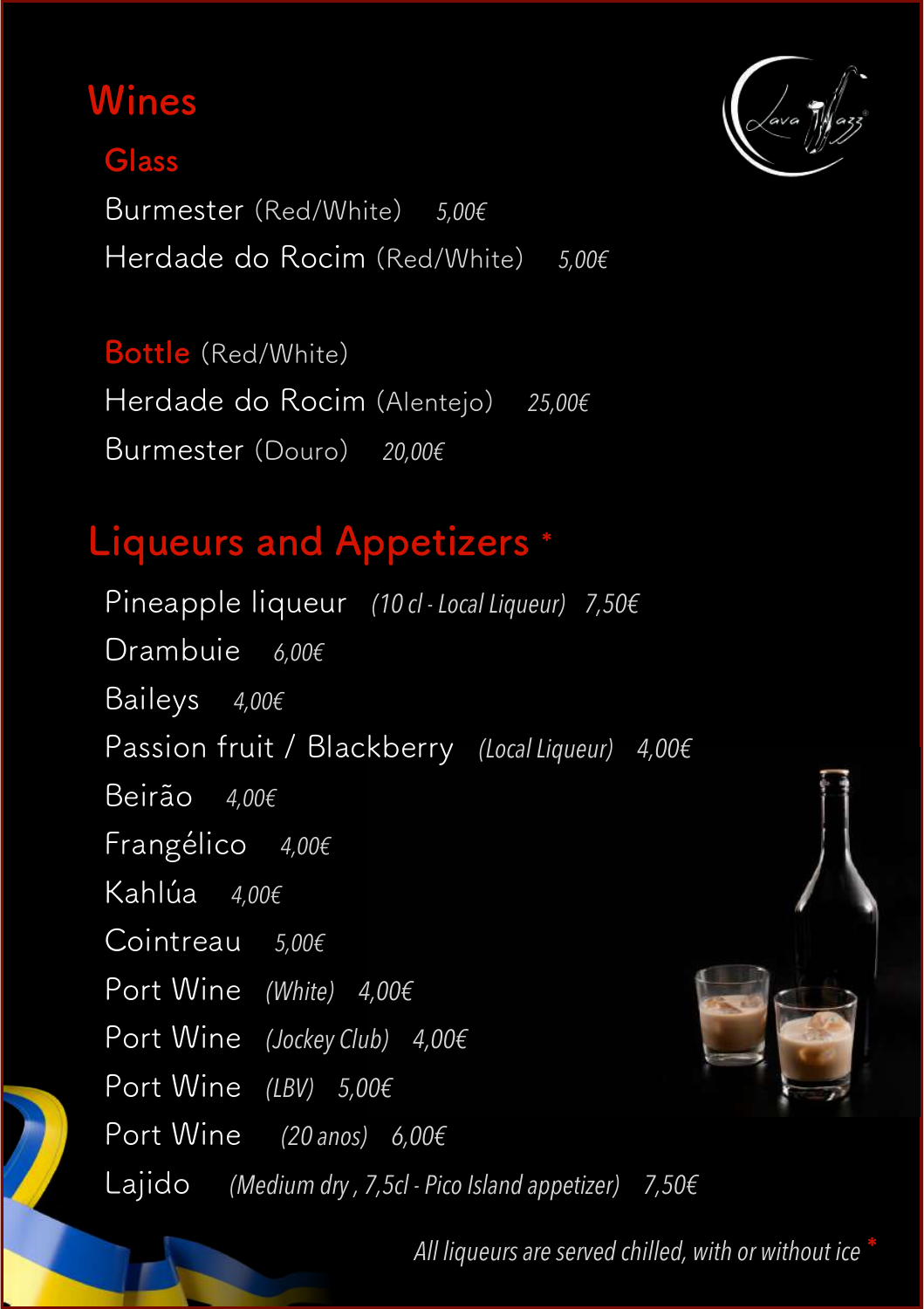# **Spirit drinks**



### **Whisky**

Monkey Shoulder *(Triple Malte) 8,50€* Glenfidish *(Malte) 7,50€* Jim Beam *(Burbon) 5,50€* Tullamore *(Irish) 4,50€* Black Label *8,50€* Grant's *4,00€* Famous Grouse *4,50€* Cutty Sark *3,50€*



### **Cognac and Brandy**

CRF *5,00€* Courvoisier *8,50€* Martel *8,00€* Remi Martin VSOP *9,60€*

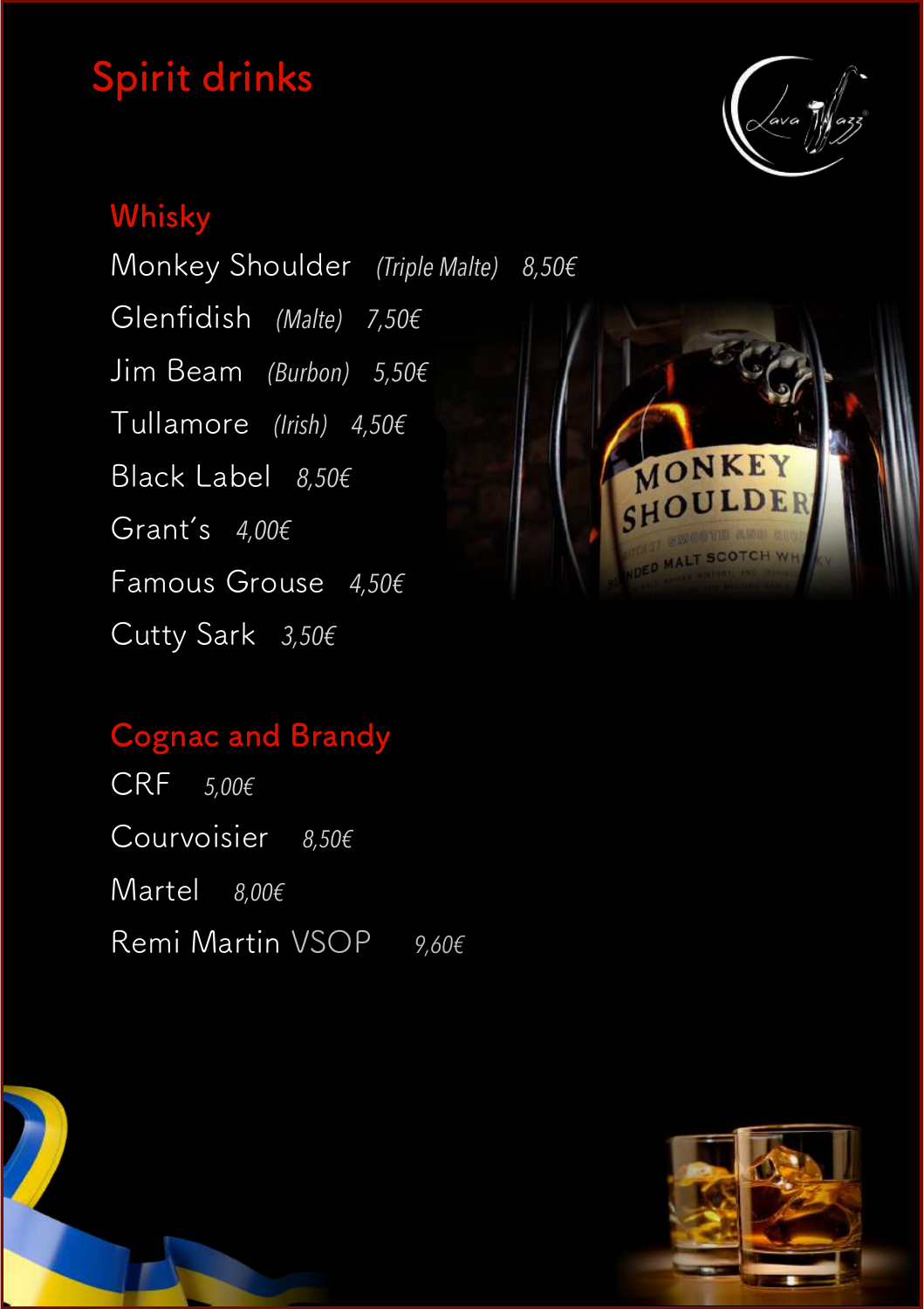# **Spirit drinks**

### **Rum**

Sailor Jerry *5,00€* Plantation *(Dark/White) 5,00€* Plantation *(Pinaple) 8,00€* Plantation *(20 years) 12,50€*

### **Vodka**

Tito's *6,00€* Stolichnaya *(Red) 5,00€* Stolichnaya *(Elit) 12,00€*

### **Tequila**

| Omelca (White - 2,5ml) $2,50 \in$ |  |  |
|-----------------------------------|--|--|
| Omelca (Reposado) $5,50$ €        |  |  |
| Omelca (Chocolate) $5,00 \in$     |  |  |



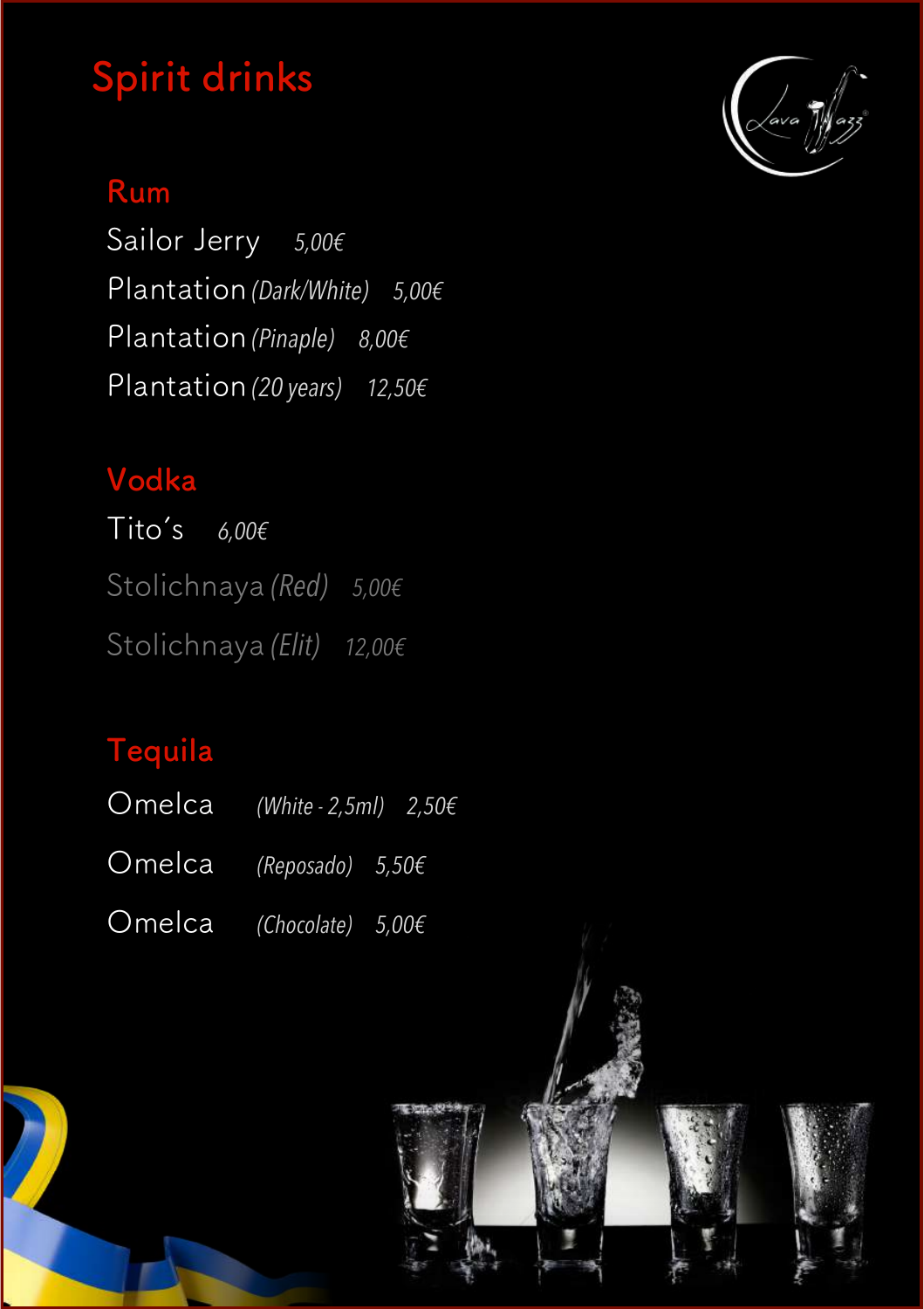### **Cocktails**



Green Island *(Mellon and lime) 10,00€* 1864 Gin Cocktail *(with our local pineapple liqueur) 9,00€* White Lady *10,00€* Stoli Ginger Mint *(Ginger Mojito) 12,00€* Sweet Treason *(with Beirão - national liqueur) 12,00€* Azorean panty dropper *10,00€* Whisky Sour *9,00€* Melon Sour *9,00€* Caipirosca / Caipirum *8,00€* Secret REVO *12,00€* Martini Express *15,00€* Piña Colada *10,00€* Margarita *10,00€* Alexander *10,00€*

#### **Mocktails**

*ask for help*